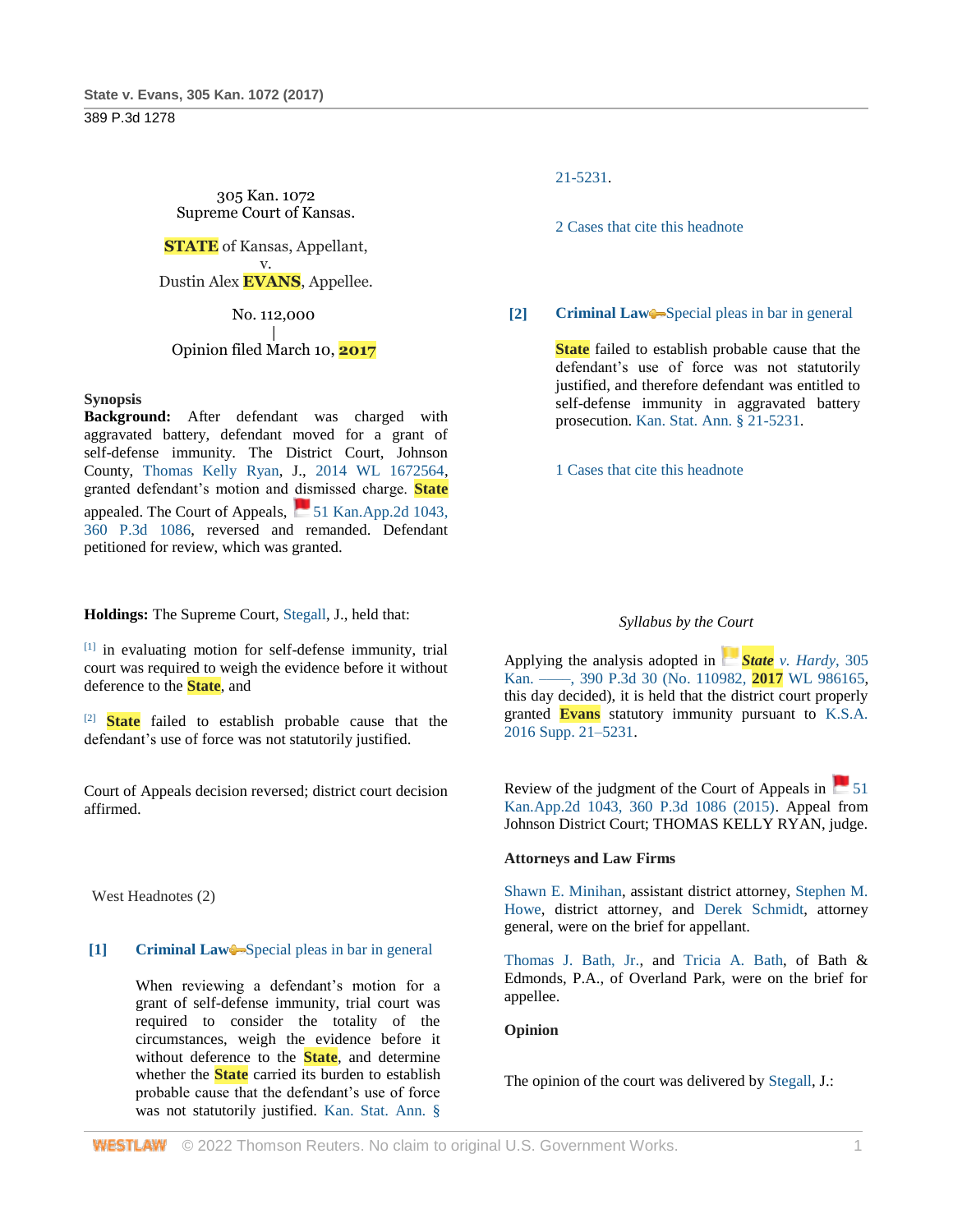**\*1072** After a night of drinking, Dustin Alex **Evans** and his neighbor, Jose Luis Pena, Jr., were conversing alone in **Evans**' garage when they agreed to compete in some "mixed martial arts" or "jiu jitsu style" wrestling. They decided to "grapple" for fun until one of them "tap[ped] out." After **Evans** pulled a wrestling mat out onto his driveway, the two began a friendly wrestling match. The match eventually soured, although **Evans** and Pena disagree about the cause. **Evans** claimed that Pena put his hand over **Evans**' mouth and tried to suffocate him, but Pena said **Evans** got upset for no reason. After **Evans** broke free from Pena's grasp, he got up and went into his garage, claiming that Pena tried to kill him. The parties dispute whether Pena followed **Evans** into the garage and whether Pena threatened to kill **Evans**.

Once inside his garage, **Evans** grabbed a katana-style **sword** and stabbed Pena in the **\*\*1279** abdomen. **Evans** asserted that Pena advanced on him in the garage, threatening to kill **Evans**. Pena claimed that he never entered **Evans**' garage, but crime scene photographs showed an apparent blood trail beginning inside the garage and extending through the garage onto the driveway, front porch steps, and across **\*1073** the street. Pena also claimed that he used his arms to deflect **Evans**' first two attempts to stab him. According to Pena, **Evans** stabbed his forearm before he deflected another strike with his arms, and then he felt a strike to his chest. The parties later stipulated that the operating surgeon observed no injuries to Pena's arms and that his medical records did not reflect such injuries. **Evans** called 911 to report the stabbing. When law enforcement arrived at the scene, **Evans** told them that he had stabbed Pena in self-defense.

The **State** charged **Evans** with aggravated battery. After the preliminary hearing, **Evans** moved for a grant of immunity pursuant to [K.S.A. 2016 Supp. 21–5231.](http://www.westlaw.com/Link/Document/FullText?findType=L&pubNum=1001553&cite=KSSTS21-5231&originatingDoc=Ie55e1340099e11e79c1dcfeada4fe8e0&refType=LQ&originationContext=document&vr=3.0&rs=cblt1.0&transitionType=DocumentItem&contextData=(sc.Search)) The district court gave the parties the option of conducting an evidentiary hearing and/or submitting exhibits for the court's consideration, and both the **State** and **Evans** submitted numerous stipulated exhibits; only **Evans** presented testimony at a hearing. One of the law enforcement officers **Evans** called to testify **stated** that when he interviewed Pena at the hospital, Pena said he had followed **Evans** into the garage. But when the officer met with Pena on the day of the preliminary hearing, Pena claimed for the first time that he never entered the garage that night and that **Evans** had struck him three times, injuring his arm.

The district court weighed the evidence and found that Pena's testimony—which changed multiple times and did not comport with the blood trail evidence—was not credible. Thus it granted **Evans** immunity and dismissed the charges.

The **State** appealed. Applying the approach adopted in *[S](https://1.next.westlaw.com/Link/RelatedInformation/Flag?documentGuid=I5df036e0d52411e4b4bafa136b480ad2&transitionType=InlineKeyCiteFlags&originationContext=docHeaderFlag&Rank=2&ppcid=01f5a6dbba2245448f3d77a52ea341ec&contextData=(sc.Search))tate v. Hardy*[, 51 Kan.App.2d 296, 347 P.3d 222](https://1.next.westlaw.com/Link/RelatedInformation/Flag?documentGuid=I5df036e0d52411e4b4bafa136b480ad2&transitionType=InlineKeyCiteFlags&originationContext=docHeaderFlag&Rank=2&ppcid=01f5a6dbba2245448f3d77a52ea341ec&contextData=(sc.Search))  [\(2015\),](http://www.westlaw.com/Link/Document/FullText?findType=Y&serNum=2035710271&pubNum=0004645&originatingDoc=Ie55e1340099e11e79c1dcfeada4fe8e0&refType=RP&originationContext=document&vr=3.0&rs=cblt1.0&transitionType=DocumentItem&contextData=(sc.Search)) *rev'd* 305 Kan. —, 390 P.3d 30 (No. 110,982, **2017** [WL 986165,](http://www.westlaw.com/Link/Document/FullText?findType=Y&serNum=2041235268&pubNum=0000999&originatingDoc=Ie55e1340099e11e79c1dcfeada4fe8e0&refType=RP&originationContext=document&vr=3.0&rs=cblt1.0&transitionType=DocumentItem&contextData=(sc.Search)) this day decided), a majority of a Court of Appeals' panel reversed the district court's decision and reinstated the complaint. *[S](https://1.next.westlaw.com/Link/RelatedInformation/Flag?documentGuid=I281fbf097aa111e5a807ad48145ed9f1&transitionType=InlineKeyCiteFlags&originationContext=docHeaderFlag&Rank=2&ppcid=01f5a6dbba2245448f3d77a52ea341ec&contextData=(sc.Search))tate v. [Evans](https://1.next.westlaw.com/Link/RelatedInformation/Flag?documentGuid=I281fbf097aa111e5a807ad48145ed9f1&transitionType=InlineKeyCiteFlags&originationContext=docHeaderFlag&Rank=2&ppcid=01f5a6dbba2245448f3d77a52ea341ec&contextData=(sc.Search))*, [51 Kan.App.2d 1043, 1054, 360 P.3d 1086 \(2015\).](http://www.westlaw.com/Link/Document/FullText?findType=Y&serNum=2037450044&pubNum=0000460&originatingDoc=Ie55e1340099e11e79c1dcfeada4fe8e0&refType=RP&fi=co_pp_sp_460_1054&originationContext=document&vr=3.0&rs=cblt1.0&transitionType=DocumentItem&contextData=(sc.Search)#co_pp_sp_460_1054) The majority held that "the district court must view the evidence in a light favoring the **State**, meaning conflicts in the evidence must be resolved to the **[S](https://1.next.westlaw.com/Link/RelatedInformation/Flag?documentGuid=I281fbf097aa111e5a807ad48145ed9f1&transitionType=InlineKeyCiteFlags&originationContext=docHeaderFlag&Rank=2&ppcid=01f5a6dbba2245448f3d77a52ea341ec&contextData=(sc.Search))tate's** [benefit](https://1.next.westlaw.com/Link/RelatedInformation/Flag?documentGuid=I281fbf097aa111e5a807ad48145ed9f1&transitionType=InlineKeyCiteFlags&originationContext=docHeaderFlag&Rank=2&ppcid=01f5a6dbba2245448f3d77a52ea341ec&contextData=(sc.Search))  [and against a finding of immunity." 51 Kan.App.2d 1043,](http://www.westlaw.com/Link/Document/FullText?findType=Y&serNum=2037450044&pubNum=0004645&originatingDoc=Ie55e1340099e11e79c1dcfeada4fe8e0&refType=RP&originationContext=document&vr=3.0&rs=cblt1.0&transitionType=DocumentItem&contextData=(sc.Search))  [Syl. ¶ 4, 360 P.3d 1086.](http://www.westlaw.com/Link/Document/FullText?findType=Y&serNum=2037450044&pubNum=0004645&originatingDoc=Ie55e1340099e11e79c1dcfeada4fe8e0&refType=RP&originationContext=document&vr=3.0&rs=cblt1.0&transitionType=DocumentItem&contextData=(sc.Search)) Under this standard, the majority concluded that "if the judge had viewed the evidence in a light favoring the **State**, it was sufficient to find probable cause to rebut **[E](https://1.next.westlaw.com/Link/RelatedInformation/Flag?documentGuid=I281fbf097aa111e5a807ad48145ed9f1&transitionType=InlineKeyCiteFlags&originationContext=docHeaderFlag&Rank=2&ppcid=01f5a6dbba2245448f3d77a52ea341ec&contextData=(sc.Search))vans**[' claim of immunity and submit](https://1.next.westlaw.com/Link/RelatedInformation/Flag?documentGuid=I281fbf097aa111e5a807ad48145ed9f1&transitionType=InlineKeyCiteFlags&originationContext=docHeaderFlag&Rank=2&ppcid=01f5a6dbba2245448f3d77a52ea341ec&contextData=(sc.Search))  [the case to a jury." 51 Kan.App.2d at 1053–54, 360 P.3d](http://www.westlaw.com/Link/Document/FullText?findType=Y&serNum=2037450044&pubNum=0004645&originatingDoc=Ie55e1340099e11e79c1dcfeada4fe8e0&refType=RP&originationContext=document&vr=3.0&rs=cblt1.0&transitionType=DocumentItem&contextData=(sc.Search))  [1086.](http://www.westlaw.com/Link/Document/FullText?findType=Y&serNum=2037450044&pubNum=0004645&originatingDoc=Ie55e1340099e11e79c1dcfeada4fe8e0&refType=RP&originationContext=document&vr=3.0&rs=cblt1.0&transitionType=DocumentItem&contextData=(sc.Search)) We granted **Evans**' **\*1074** petition for review.

**[1]**Our decision in *[S](https://1.next.westlaw.com/Link/RelatedInformation/Flag?documentGuid=Iac380380098211e7b984d2f99f0977c6&transitionType=InlineKeyCiteFlags&originationContext=docHeaderFlag&Rank=2&ppcid=01f5a6dbba2245448f3d77a52ea341ec&contextData=(sc.Search))tate v. Hardy*[, 305 Kan. ––––, 390](https://1.next.westlaw.com/Link/RelatedInformation/Flag?documentGuid=Iac380380098211e7b984d2f99f0977c6&transitionType=InlineKeyCiteFlags&originationContext=docHeaderFlag&Rank=2&ppcid=01f5a6dbba2245448f3d77a52ea341ec&contextData=(sc.Search))  [P.3d 30 \(No. 110982,](http://www.westlaw.com/Link/Document/FullText?findType=Y&serNum=2041235268&pubNum=0004645&originatingDoc=Ie55e1340099e11e79c1dcfeada4fe8e0&refType=RP&originationContext=document&vr=3.0&rs=cblt1.0&transitionType=DocumentItem&contextData=(sc.Search)) **2017** WL 986165, this day decided), controls our decision in **Evans**' case. In *[Hardy](https://1.next.westlaw.com/Link/RelatedInformation/Flag?documentGuid=Iac380380098211e7b984d2f99f0977c6&transitionType=InlineKeyCiteFlags&originationContext=docHeaderFlag&Rank=2&ppcid=01f5a6dbba2245448f3d77a52ea341ec&contextData=(sc.Search))* we held:

"1. Upon a motion for immunity pursuant to [K.S.A.](http://www.westlaw.com/Link/Document/FullText?findType=L&pubNum=1001553&cite=KSSTS21-5231&originatingDoc=Ie55e1340099e11e79c1dcfeada4fe8e0&refType=LQ&originationContext=document&vr=3.0&rs=cblt1.0&transitionType=DocumentItem&contextData=(sc.Search))  [2016 Supp. 21–5231,](http://www.westlaw.com/Link/Document/FullText?findType=L&pubNum=1001553&cite=KSSTS21-5231&originatingDoc=Ie55e1340099e11e79c1dcfeada4fe8e0&refType=LQ&originationContext=document&vr=3.0&rs=cblt1.0&transitionType=DocumentItem&contextData=(sc.Search)) the district court must consider the totality of the circumstances, weigh the evidence before it without deference to the **State**, and determine whether the **State** has carried its burden to establish probable cause that the defendant's use of force was not statutorily justified.

"2. The court's determination of probable cause must be premised on stipulated facts or evidence, on evidence received at a hearing pursuant to the rules of evidence, or both."  $Syl. \P 1, 2$ .

This is exactly what occurred in the district court here. Indeed, the reviewing Court of Appeals' panel acknowledged:

"Whether the district court erred in granting immunity to **Evans** turns on whether the district court was required to view the conflicting evidence in a light favoring the **State**.

....

"If the district court was not required to view the evidence in a light favoring the **State**, the judge could have found in favor **\*\*1280** of either **Evans** or the **State** and there was sufficient evidence that would have